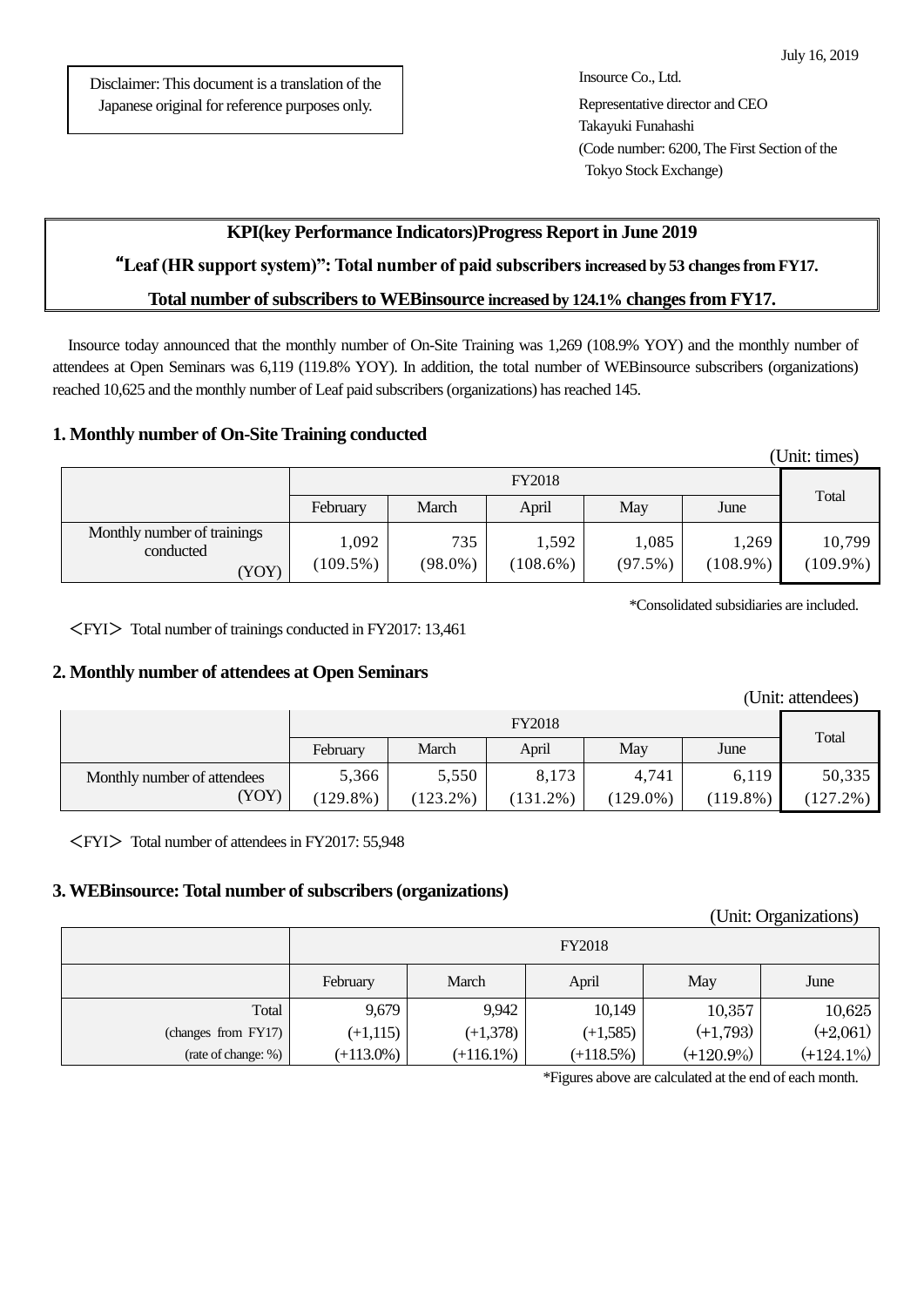# **4. "Leaf (HR support system)": Total number of paid subscribers (organizations)**

|                                                                          |                                            |               |         |         |         | $\sum$  |
|--------------------------------------------------------------------------|--------------------------------------------|---------------|---------|---------|---------|---------|
|                                                                          |                                            | <b>FY2018</b> |         |         |         |         |
|                                                                          |                                            | February      | March   | April   | May     | June    |
| HR support system, "Leaf" (Full-service)<br>(MOM)<br>(changes from FY17) |                                            | 118           | 132     | 135     | 138     | 145     |
|                                                                          |                                            | $(+2)$        | $(+14)$ | $(+3)$  | $(+3)$  | $(+7)$  |
|                                                                          |                                            | $(+26)$       | $(+40)$ | $(+43)$ | $(+46)$ | $(+53)$ |
|                                                                          | Web conversion service for appraisal forms | 33            | 37      | 38      | 39      | 40      |
|                                                                          | (MOM)                                      | $(\pm 0)$     | $(+4)$  | $(+1)$  | $(+1)$  | $(+1)$  |

\* Web conversion service for appraisal forms has been fully launched since August 2017.

### **5. "STUDIO (e-learning)": Total numbers of subscription IDs per month**

|                     |               |        |        |        | (UIIII, IDS) |
|---------------------|---------------|--------|--------|--------|--------------|
|                     | <b>FY2018</b> |        |        |        |              |
|                     | February      | March  | April  | May    | June         |
| STUDIO (e-Learning) | 18,389        | 17,516 | 16,046 | 14,474 | 13,921       |
|                     |               |        |        |        |              |

\*STUDIO has been fully launched since May 2017.

(Unit: Organizations)

 $($ Unit:  $\text{ID}_c$ )

(Unit: Organizations)

### **5. Stress Check Support Service: Number of orders and status of progress**

|                                                 | $\sim$ OTHE OF $\sim$ OF $\sim$ Matrice CHS |               |           |         |         |                   |  |
|-------------------------------------------------|---------------------------------------------|---------------|-----------|---------|---------|-------------------|--|
|                                                 |                                             | <b>FY2018</b> |           |         |         |                   |  |
|                                                 | February                                    | March         | April     | May     | June    | $July_{Estimate}$ |  |
| No. of orders received                          | 10                                          |               | 9         | 10      |         |                   |  |
| (MOM)                                           | $(+4)$                                      | $(-2)$        | $(\pm 0)$ | $(+1)$  |         |                   |  |
| No. of orders delivered (by month)              | 44                                          | 71            | ┑         |         | 3       | $\overline{0}$    |  |
| No. of orders delivered (FY2019 total)          | 101                                         | 172           | 179       | 180     | 184     | 184               |  |
| (YOY)                                           | $(+83)$                                     | $(+24)$       | $(+31)$   | $(+32)$ | $(+36)$ | $(+36)$           |  |
| No. of orders to be delivered<br>(end of month) | 77                                          | 13            | 15        | 24      | 35      |                   |  |

\*From January 2019, we have disclosed the number of orders and status of progressfor Stress Check Support Service. \*Note that after clients'inspection, the actual sales will be counted.

#### **■WEBinsource**

With WEBinsource, clients can sign up online for Open Seminars at discounted prices, and apply for HRD SmartPack (discounted package deal), our affiliated companies' training programs and books, etc. More and more clients are implementing WEBinsource as an employee training infrastructure, which has increased the number of attendees at Open Seminars.

・WEBinsource: [https://www.insource.co.jp/webins/index.html](http://www.insource.co.jp/webins/index.html)

• HRD SmartPack[: https://www.insource.co.jp/bup/bup\\_smartpack.html](http://www.insource.co.jp/bup/bup_smartpack.html)

#### **■Leaf (HR support system)**

Leaf is our in-house platform to assist clients to improve business productivity and streamline HR-related operations (e.g.: training management, operation to personnel appraisal, skill management, conducting stress check).

・Leaf: [https://www.insource.co.jp/it-tool/kenkanrisys\\_top.html](http://www.insource.co.jp/it-tool/kenkanrisys_top.html)

#### **■STUDIO**

\*Since January 2019, we have changed the name of our e-Learning service from "STUDIO Powered by Leaf" to "STUDIO".

STUDIO: A user-friendly e-learning courseware. Upon registration, users can always access over 293 contents(91